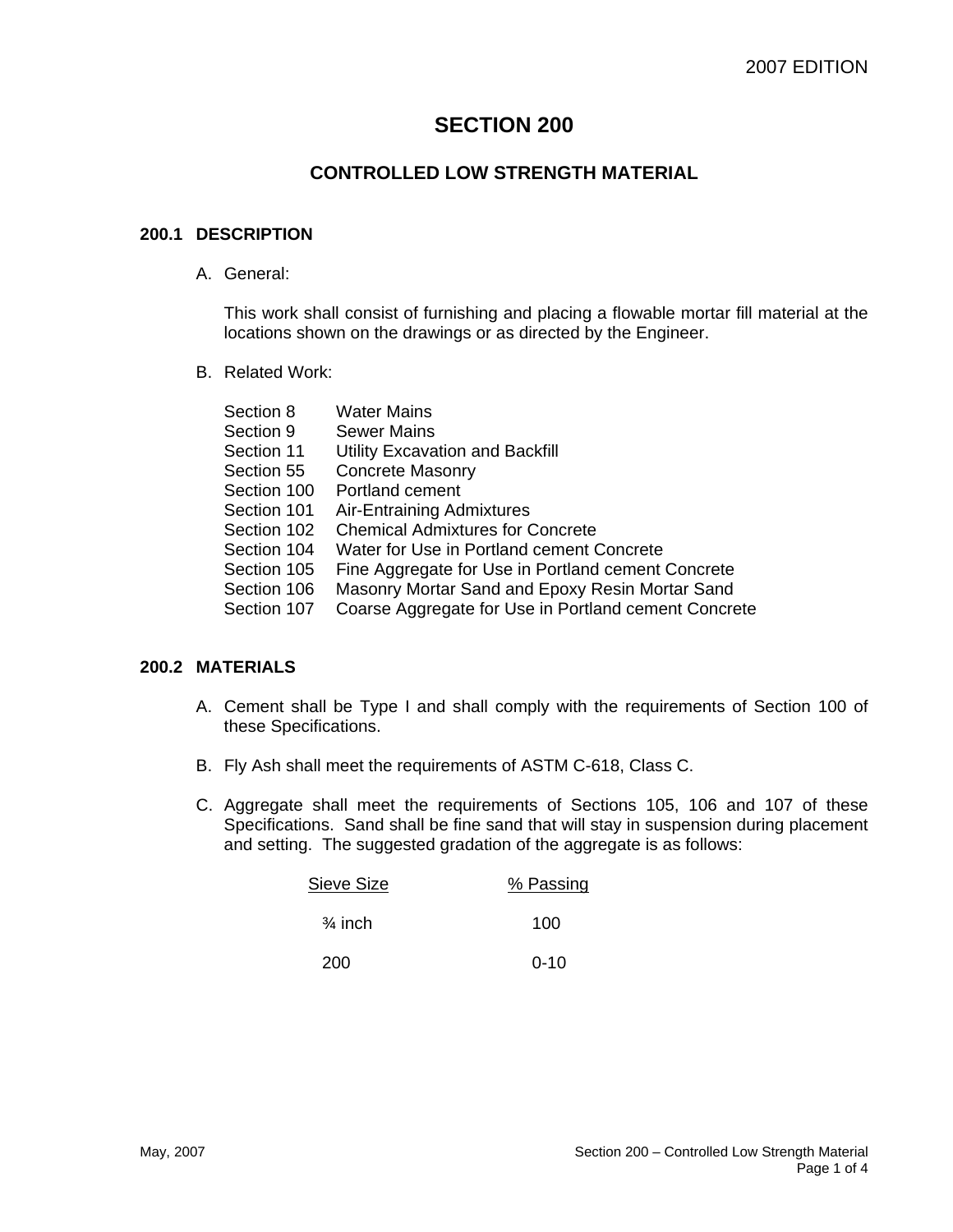D. Mix Design:

Controlled low strength material shall achieve sufficient aggregate bond for adequate compressive strength to support anticipated loads. The compressive strength may be higher for material used strictly as structural backfill and as indicated in the detailed specifications for a specific project.

Controlled low strength material utilized for "water main encasement" and "sewer main encasement" shall achieve sufficient aggregate bond for adequate compressive strength to support the utilities and other anticipated loads. The compressive strength of the material after curing shall remain in a condition that it can be readily removed utilizing hand tools and small excavating equipment. A minimum and/or maximum compressive strength requirement maybe specified for the product in the detailed specifications for a specific project.

Controlled low strength material shall obtain a minimum 28-day bearing strength of seventy-five (75) pounds per square inch and shall achieve a twenty (20) pounds per square inch bearing strength prior to backfilling on the material.

The suggested mix design for controlled low strength material is as follows:

Quantity of Dry Material per Cubic Yard

| Cement    | 100 pounds (minimum) |
|-----------|----------------------|
| Fly Ash   | 300 pounds           |
| Aggregate | 2800-2600 pounds     |

The weight of cement and fly ash shall be adjusted to achieve adequate compressive strength. The amount of water shall be such that the material flows properly without excessive segregation.

These quantities of dry materials, mixed with an appropriate quantity of water (approximately 50-70 gallons), should yield approximately one (1) cubic yard of controlled low strength material.

The Contractor may submit alternate mix designs to the Engineer for approval prior to placement of the controlled low strength material. The Engineer reserves the right to reject the mixed material if a flowable mortar suitable for placement cannot be produced.

## **200.3 PROPORTIONING AND MIXING EQUIPMENT**

The proportioning and mixing equipment shall meet the requirements of Section 55 of these Standard Specifications.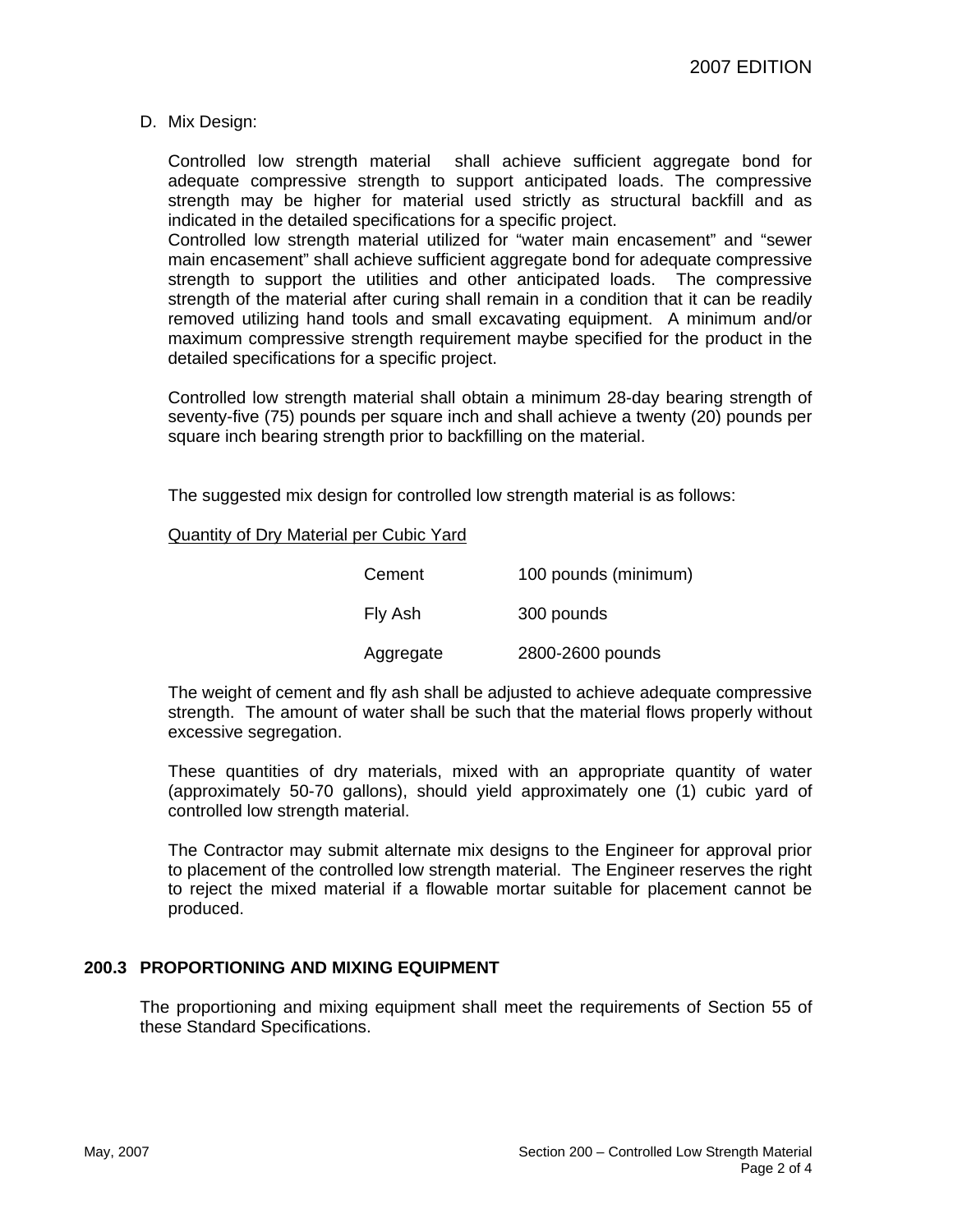## **200.4 CONSTRUCTION REQUIREMENTS**

#### A. Placement:

Controlled low strength material may be placed into the area to be filled directly from the mixer truck, by pumping or by any other reasonable means. Controlled low strength material shall not be placed upon frozen ground, snow or ice.

If proposed depth of controlled low strength material fill warrants, the material shall be placed in layers. Maximum lift thickness shall be three (3) feet, except where such thickness would cause lifting or displacement of the utility, pipe or structure. In such case, depth of controlled low strength material fill shall be limited to prevent displacement of culverts, pipe or other structures. If possible, both sides of the structure shall be filled simultaneously to avoid displacement. If it is not possible to fill both sides simultaneously, fill shall be alternated side to side in shallow lifts. Each filling stage shall be as continuous as possible to prevent cold joints. Additional lifts shall not be placed until the material has lost sufficient moisture to walk on without indenting more than two inches.

B. Temperature Limitations:

Batching, mixing and placing may be started when air temperature is at least thirtyfour (34°) degrees F and rising. Material temperature at time of placement shall be a minimum of forty (40°) degrees F.

C. Backfill:

Backfilling and compacting on top of the in-place controlled low strength material shall not proceed until the in-place material achieves a minimum bearing strength of twenty (20) pounds per square inch.

D. Protection:

The in-place controlled low strength material shall be protected in accordance with Section 55 of these Specifications, except that the temperature shall be maintained at fifty (50°) degrees F or above for a period of twenty-four (24) hours or until the strength requirement is met and backfill is completed.

#### **200.5 METHOD OF MEASUREMENT**

Controlled low strength material shall be measured to the nearest cubic yard of material placed, unless other measurement provisions are specified. Measurement provisions shall be consistent with the Bid Proposal. In lieu of actual field measurement for volume of material placed, truck delivery tickets will be used.